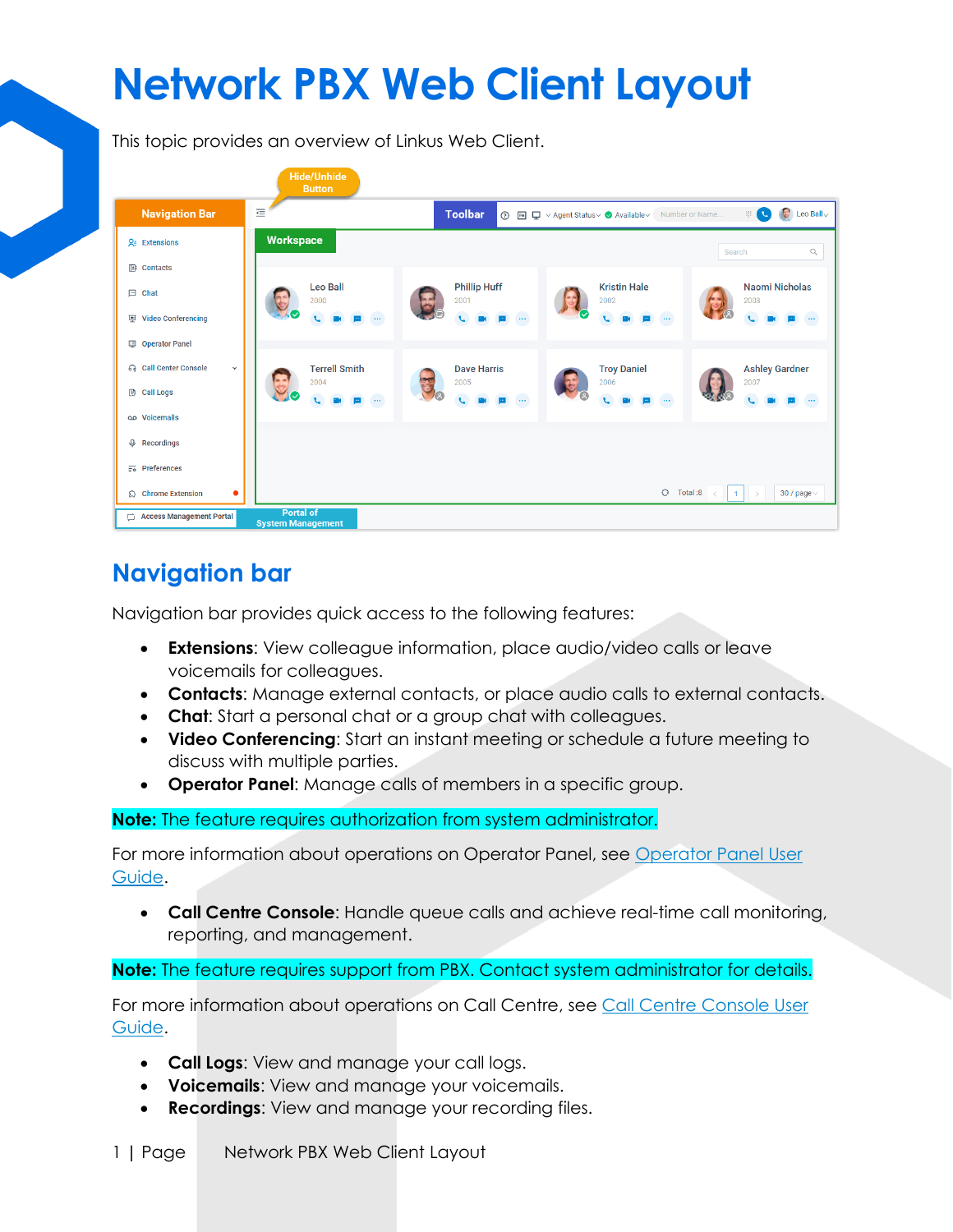## **Network PBX Web Client Layout**

- **Preferences**: Configure extension profile, extension presence, voicemail, audio and video, function keys, call-handling rules, email notifications, etc.
- **Chrome Extension**: Provide quick access to 'Linkus for Google' extension.

**Note:** The menu only appears when you haven't downloaded or enabled 'Linkus for Google' extension.

#### **Toolbar**

Toolbar provides quick access to common actions:

- Place audio calls or video calls
- Monitor status of specific objects or quickly perform specific features via function keys
- Change user password
- Change extension presence
- Change agent status
- Change web language
- Download Linkus Desktop Client and Linkus Mobile Client
- Download 'Linkus for Google' Extension

#### **Workspace**

Workspace is an area in which you can view or manage specific features.

#### **Portal of system management**

Access the management portal of PBX server to manage specific system features.

**Note:** Only when system administrator grants you management permission can you view and access system management portal.